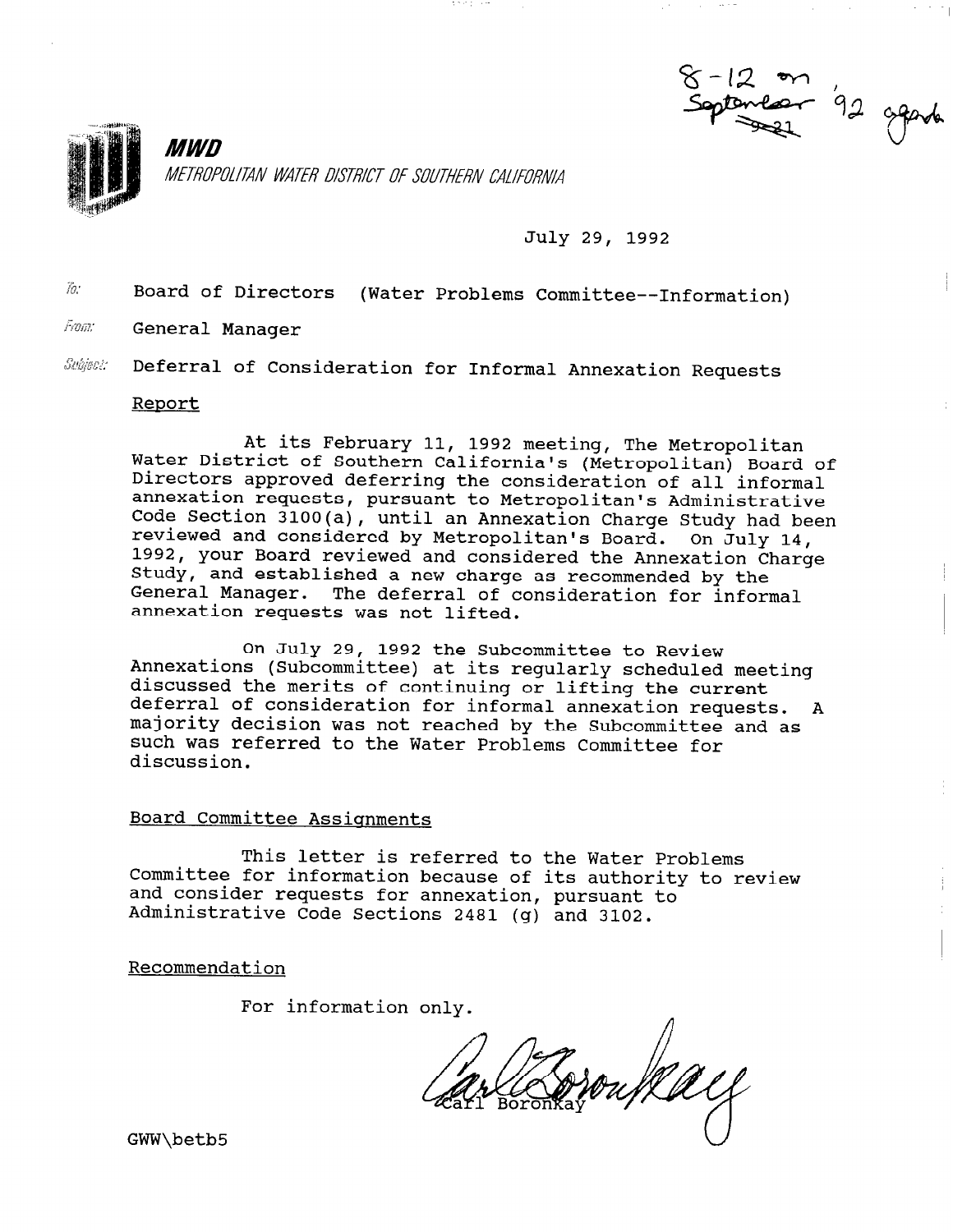

July 29, 1992

Related the More

 $\tilde{w}$  Board of Directors (Water Problems Committee--Information)

- From: General Manager
- Subiect: Deferral of Consideration for Informal Annexation Requests

### Report

At its February 11, 1992 meeting, The Metropolitan Water District of Southern California's (Metropolitan) Board of Directors approved deferring the consideration of all informal annexation requests, pursuant to Metropolitan's Administrative Code Section 3100(a), until an Annexation Charge Study had been reviewed and considered by Metropolitan's Board. On July 14, 1992, your Board reviewed and considered the Annexation Charge Study, and established a new charge as recommended by the General Manager. The deferral of consideration for informal annexation requests was not lifted.

On July 29, 1992 the Subcommittee to Review Annexations (Subcommittee) at its regularly scheduled meeting discussed the merits of continuing or lifting the current deferral of consideration for informal annexation requests. A majority decision was not reached by the Subcommittee and as such was referred to the Water Problems Committee for discussion.

#### Board Committee Assignments

This letter is referred to the Water Problems Committee for information because of its authority to review and consider requests for annexation, pursuant to Administrative Code Sections 2481 (g) and 3102.

Recommendation

For information only.

Brown Ray

GWW\betb5